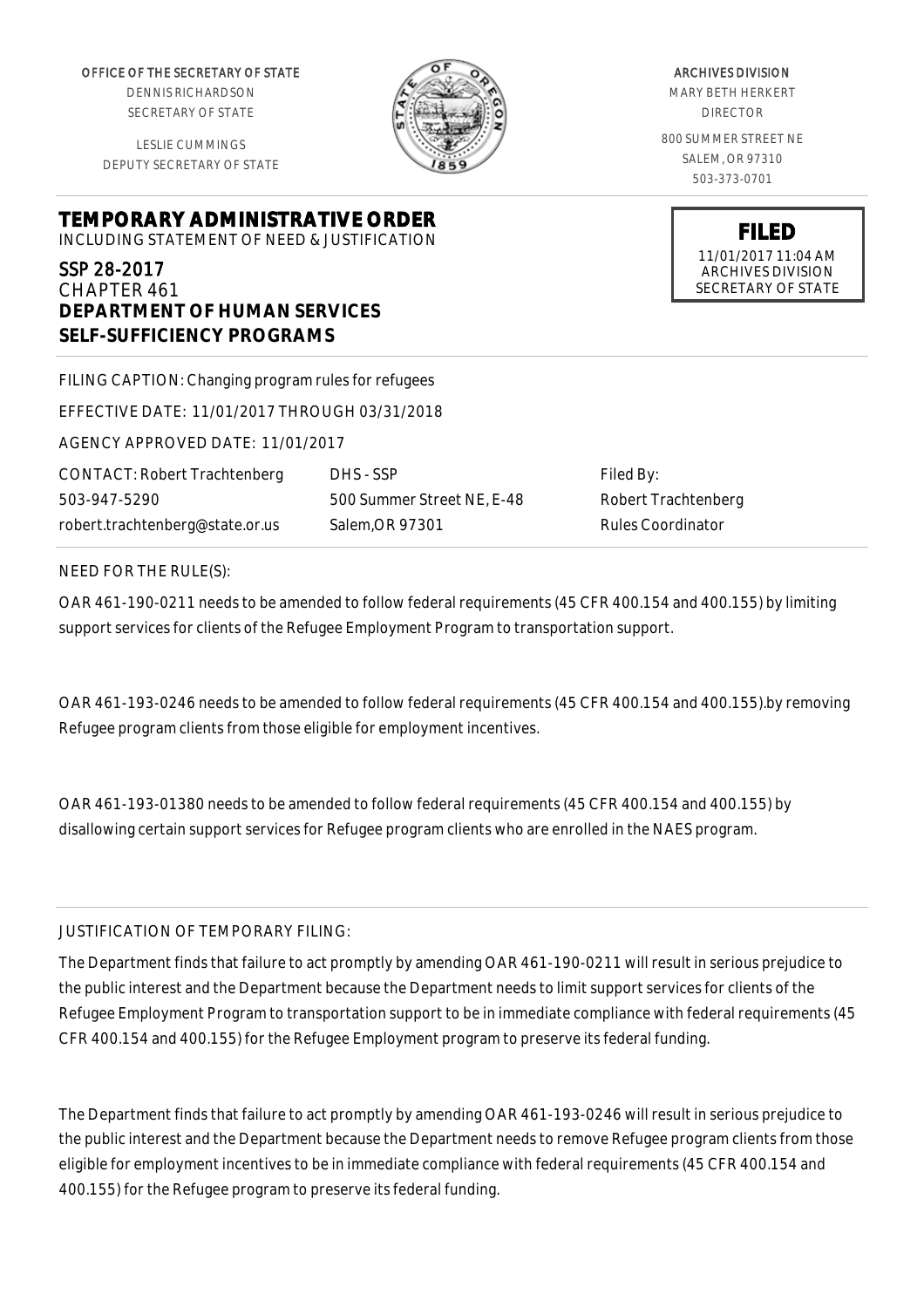The Department finds that failure to act promptly by amending OAR 461-193-1380 will result in serious prejudice to the public interest and the Department because the Department needs to disallow certain support services for Refugee program clients who are enrolled in the NAES program to be in immediate compliance with federal requirements (45 CFR 400.154 and 400.155) for the Refugee program to preserve its federal funding.

#### DOCUMENTS RELIED UPON, AND WHERE THEY ARE AVAILABLE:

none

RULES: 461-190-0211, 461-193-0246, 461-193-1380

## AMEND: 461-190-0211

RULE TITLE: Case Plan Activities and Standards for Support Service Payments; JOBS, Post-TANF, Pre-TANF, REF, SFPSS, TA-DVS, TANF

RULE SUMMARY: OAR 461-190-0211 about case plan activities and standards for support service payments is being amended to limit support services for clients of the Refugee Employment Program to transportation support, consistent with federal requirements (45 CFR 400.154 and 400.155).

RULE TEXT:

In the JOBS, Post-TANF, Pre-TANF, REF, SFPSS, TA-DVS, and TANF programs, notwithstanding any other

administrative rule in chapter 461 and subject to the limitations of state funding, the following special provisions apply: (1) Participation in an activity (see OAR 461-001-0025) is available to the following individuals:

(a) An individual who is an adult parent, needy caretaker relative (see OAR 461-001-0000), or teen parent (see OAR 461-001-0000) receiving TANF who is not otherwise exempt (see OAR 461-130-0305) and in accordance with participation requirements in OAR 461-130-0310.

(b) An individual who is an applicant or recipient in the Pre-TANF, Post-TANF, or SFPSS program.

(c) Subject to local services and budget, an individual who is a JOBS volunteer (see OAR 461-130-0310).

(d) An individual who has gone over-income for the TANF program due to earnings and needs to increase activity hours to meet Post-TANF federally required participation rates (see OAR 461-001-0025).

(e) An individual who has become over-income for the TANF program due to earnings in an on-the-job training (see OAR 461-001-0000) activity is eligible to receive support services (see OAR 461-001-0025) for no more than three months, unless circumstances unique to the situation are identified and warrant the Department to approve a limited number of additional months. Eligibility for support services under this subsection is only permitted while the individual continues to participate in the on-the-job training activity.

(f) An individual who is receiving REF who is not otherwise exempt (see OAR 461-130-0305) and in accordance with participation requirements in OAR 461-130-0310.

(2) For eligible individuals, subject to the requirements and limitations in sections (1), (4), (5), (6), (7), and (8) of this rule, the following activities are available, and include support services payments if needed:

(a) Job search (see OAR 461-001-0025).

(b) JOBS Plus (see OAR 461-001-0025 and OAR 461-101-0010) is limited to six months per individual, unless circumstances unique to the employment situation are identified and warrant the Department to approve a limited number of additional months.

(c) Work experience (see OAR 461-001-0025).

- (d) Supported work (see OAR 461-001-0025).
- (e) High School or GED Completion Attendance (see OAR 461-001-0025).
- (f) Parents as Scholars (see OAR 461-001-0025).
- (g) Limited family stability (see OAR 461-001-0000) activity.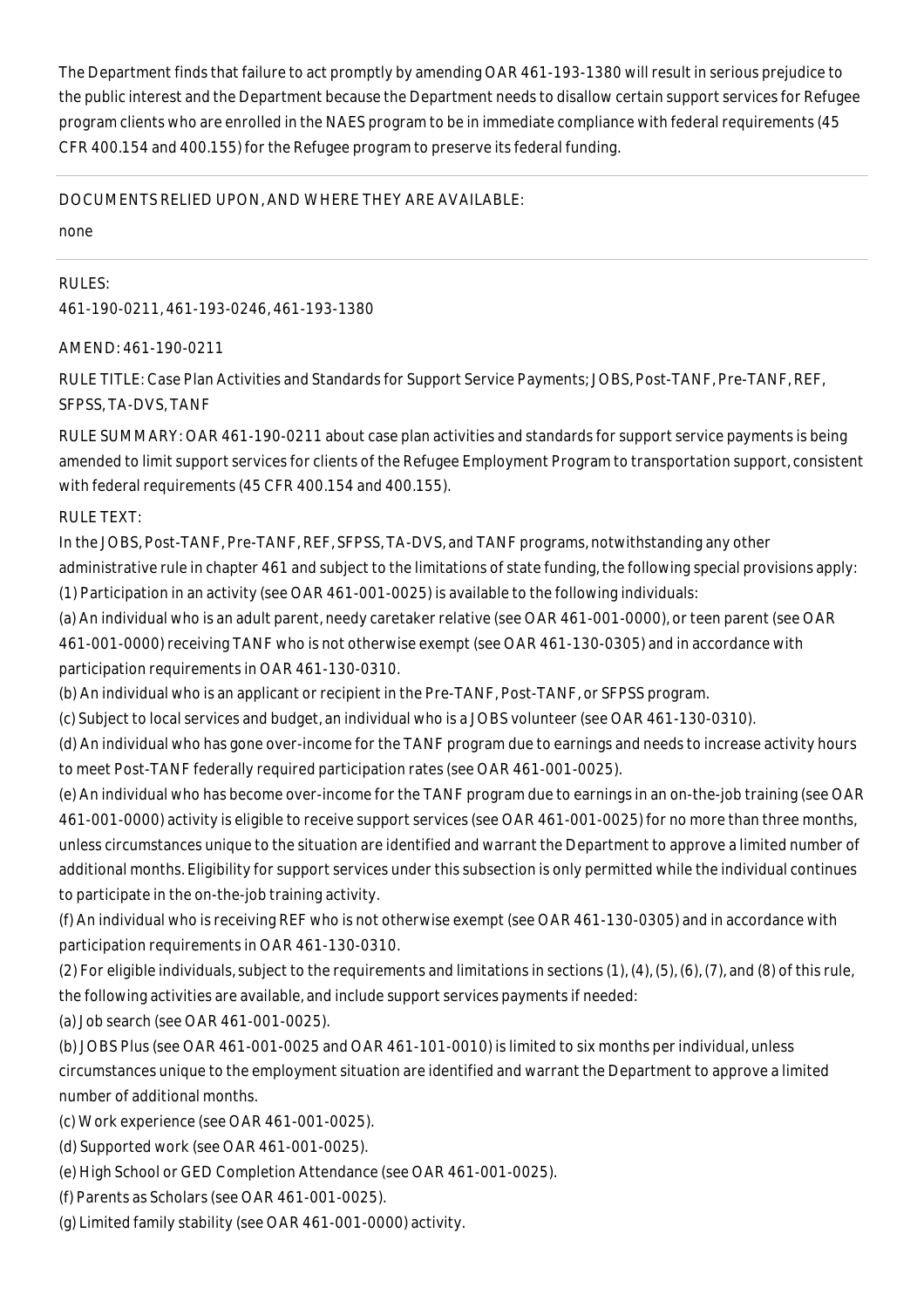- (A) Drug and alcohol services (see OAR 461-001-0025).
- (B) Mental health services (see OAR 461-001-0025).
- (C) Attending medical appointments or services.
- (D) Rehabilitation activities (see OAR 461-001-0025).
- (E) Crisis Intervention (see OAR 461-001-0025).
- (F) SSI application process.
- (G) Domestic violence (see OAR 461-001-0000) intervention.
- (h) Vocational training (see OAR 461-001-0025).
- (i) Life skills (see OAR 461-001-0025).
- (j) On-the-job training.
- (k) Unsubsidized employment (work).
- (L) Adult Basic Education (see OAR 461-001-0025).
- (m) Job skills training (see OAR 461-001-0025).
- (n) Self-initiated training (see OAR 461-001-0025).
- (o) Program entry (see OAR 461-001-0025)
- (3) The following activities do not include support services payments:
- (a) Family Support & Connections.
- (b) Microenterprise (see OAR 461-001-0000).

(c) Post-TANF.

(4) In approving JOBS program support services payments, the Department must consider lower cost alternatives. This rule is not intended to supplant Department funding with other funding that is available in the community. The expectation of the Department is that Department staff and participants work collaboratively to seek resources that are reasonably available to the participant in order to participate in activities.

- (5) Payments for support services are only provided when:
- (a) Necessary to participate in activities in a signed case plan;
- (b) Authorized in advance; and
- (c) All other provisions of this rule are met.
- (6) Payments for support services for JOBS participants are subject to the following limitations:

(a) Child Care. Payments for child care may be authorized, as limited by OAR 461-160-0040, if necessary to enable individuals to participate in an approved JOBS program activity specified in the individual's case plan, including an individual approved by the district to complete a family stability activity. If authorized, payment for child care is: (A) The lesser of the actual rate charged by the care provider and the rate established in OAR 461-155-0150. The Department rate for children in care less than 158 hours in a month is limited by OAR 461-155-0150.

(B) The minimum hours necessary, including meal and commute time, for the individual to participate in an approved JOBS program activity.

(b) Transportation. The Department may provide payments for an individual for transportation costs incurred in travel to and from an approved JOBS program activity or an individual approved by the district to complete a family stability activity. Payment is made only for the cost of public transportation, the cost of fuel, or for minimal vehicle repairs. Payments are subject to the following considerations:

(A) Payment for public transportation is a priority over payment for a privately owned vehicle.

(B) Payment for fuel costs for a privately-owned vehicle is provided if the participant or individual providing the transportation reports having a valid driver's license and vehicle insurance and either of the following is true:

(i) No public transportation is available or the participant is unable to use public transportation because of a verifiable

medical condition or disability for which no accommodation is available.

(ii) Public transportation is available but is more costly than the cost of fuel.

(C) Payment for vehicle repairs may be authorized at the discretion of the district if the following are true: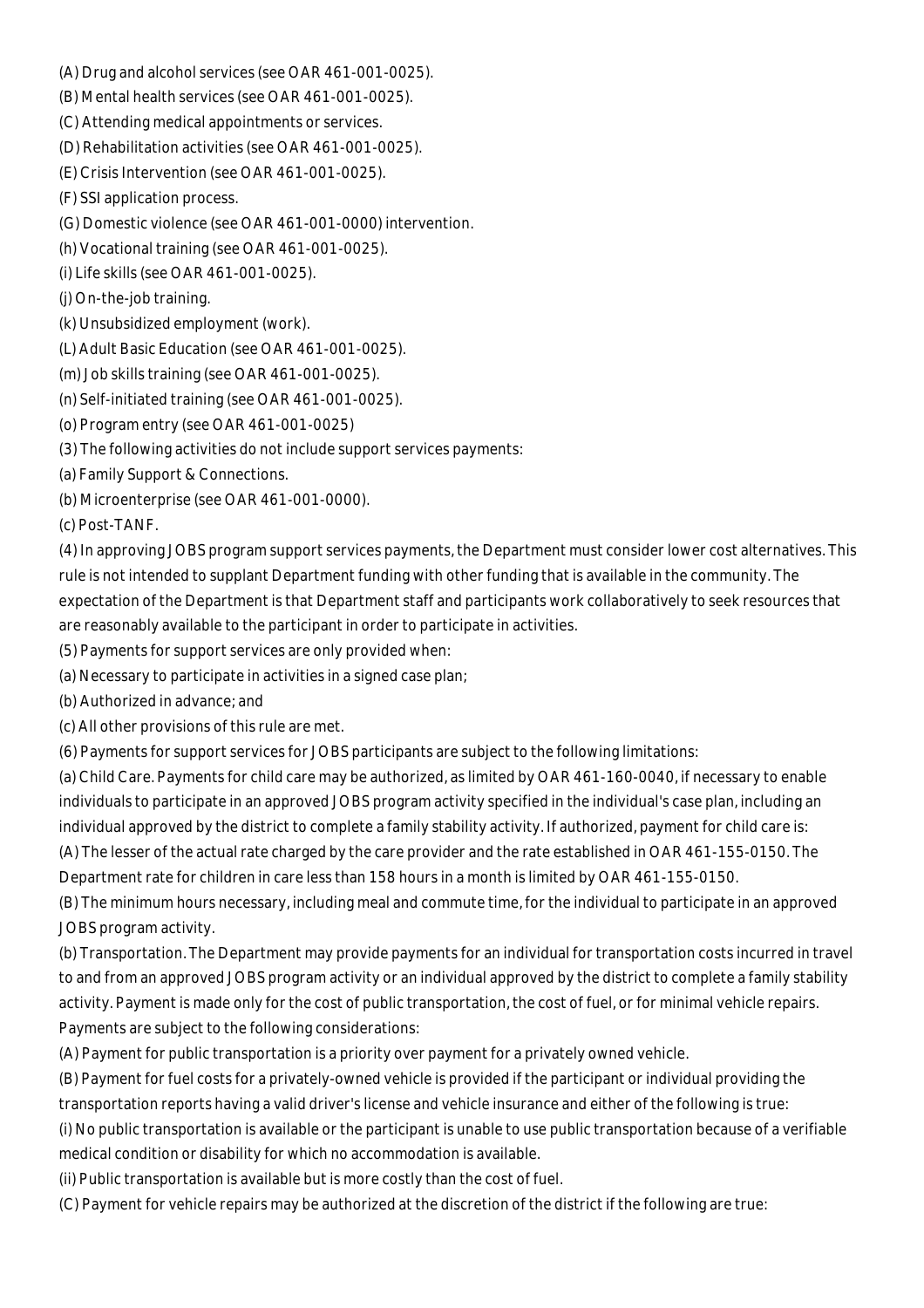(ii) The costs to repair the participant's vehicle is reasonable in relation to the value of the vehicle and the minimum necessary.

(c) Housing and Utilities. Payments for housing and utilities are not allowed.

(d) Other Payments. When the need is identified by the district and no other sources are available, the Department may provide other payments needed --

(A) To look for work.

(B) To accept a job offer.

(C) To attain a high school diploma or GED.

(D) For books and supplies to complete a district-approved vocational training.

(E) Other payments with manager approval that are not otherwise restricted by rule.

(e) None of the following payments are allowed:

(A) Non-essential items.

(B) Television, cable, and Internet.

(C) Fines, reinstatement fees, restitution, legal fees, civil fees, court costs, or other costs associated with a penalty.

(D) Purchase of a car, recreational vehicle, or motor home.

(E) Support services for JOBS Exempt (see OAR 461-130-0310) individuals.

(F) Pet-related costs.

(G) ERDC co-payments.

(7) Payments for support services for REF employment program participants are subject to the following limitations: (a) Transportation. The Department may provide payments for an individual for transportation costs incurred in travel to and from an approved REP program activity or to complete a family stability activity. Payment is made only for the cost of public transportation, the cost of fuel, or for minimal vehicle repairs. Payments are subject to the following

considerations:

(A) Payment for public transportation is a priority over payment for a privately-owned vehicle.

(B) Payment for fuel costs for a privately-owned vehicle is provided if the participant or individual providing the transportation reports having a valid driver's license and vehicle insurance and either of the following is true:

(i) No public transportation is available or the participant is unable to use public transportation because of a verifiable medical condition or disability for which no accommodation is available.

(ii) Public transportation is available but is more costly than the cost of fuel.

(b) All other payments are not allowed.

(8) The Department may require an individual to provide verification of a need for, or costs associated with, support services prior to approval and issuance of payment if verification is reasonably available.

(9) The Department may reduce, close, or deny in whole or in part a request for a support services payment in the following circumstances:

(a) The individual is disqualified for failing to comply with a case plan, unless the payment in question is necessary for the individual to demonstrate cooperation with his or her case plan.

(b) The purpose for the payment is not related to the individual's case plan.

(c) The individual disagrees with a support services payment offered or made by the Department as outlined in the individual's case plan.

(10) In the REF employment program, JOBS Plus and Parents as Scholars are not available.

# STATUTORY/OTHER AUTHORITY: ORS 409.050, 411.060, 411.070, 411.121, 412.006, 412.009, 412.014, 412.049, 412.124

STATUTES/OTHER IMPLEMENTED: ORS 409.010, 411.060, 411.070, 411.121, 412.001, 412.006, 412.009, 412.014,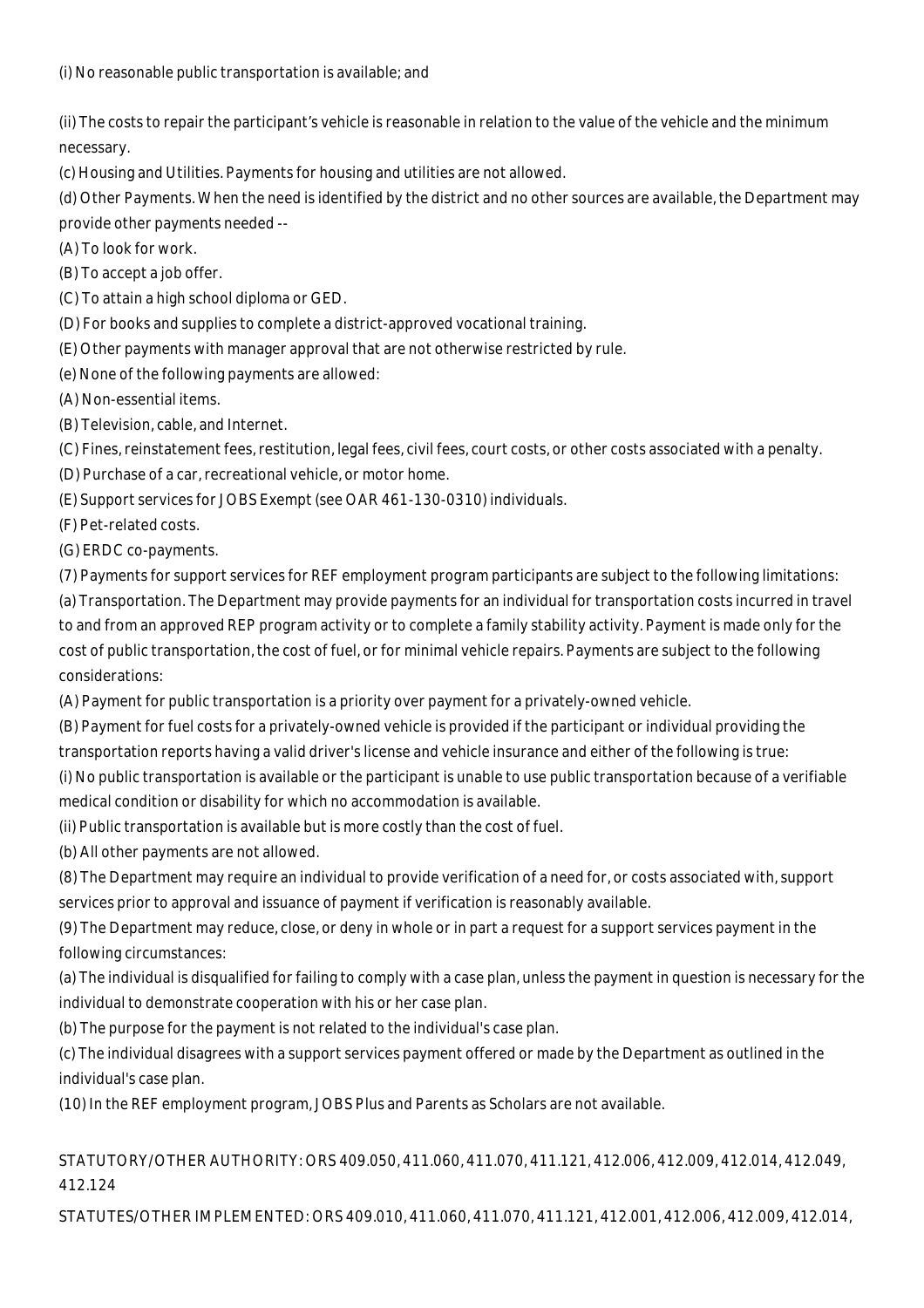412.049, 412.124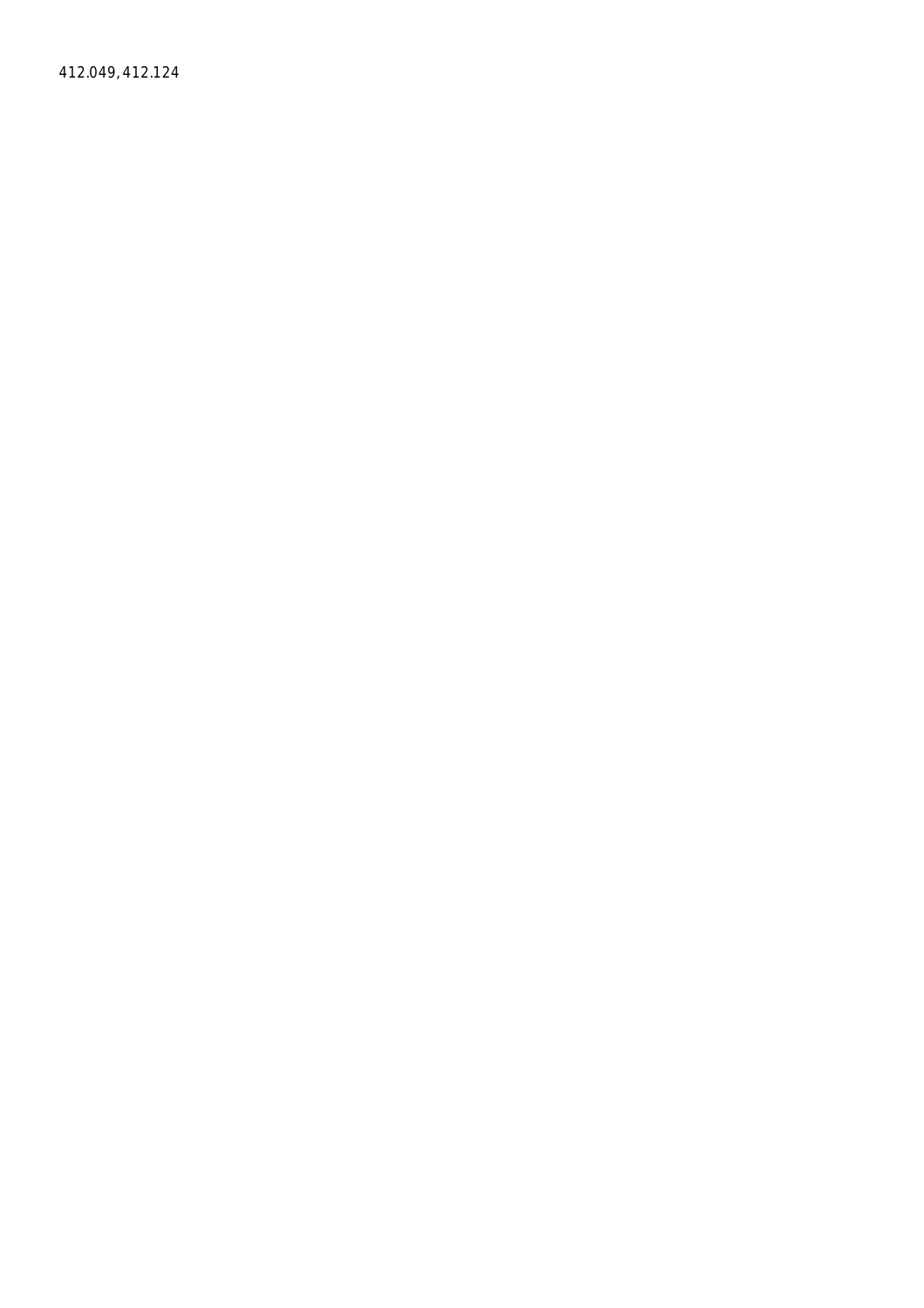#### AMEND: 461-193-0246

RULE TITLE: Employment Incentive; New Arrival Employment Services (NAES)

RULE SUMMARY: OAR 461-193-0246 about the employment incentive in the New Arrival Employment Services (NAES) program is being amended to remove Refugee program clients from those eligible for employment incentives, consistent with federal requirements (45 CFR 400.154 and 400.155).

RULE TEXT:

In the NAES program:

(1) Only a TANF client is eligible for an employment incentive while active in the NAES program.

(2) To be eligible for an employment incentive, a TANF client must meet the requirements of all of the following subsections:

(a) The client must be active in the NAES program.

(b) The client must retain full-time employment for 90 days. Eligibility for the incentive starts on the 90th day of employment.

(c) The employment must total at least 35 hours per week, either in one full time, or two part-time concurrent jobs. Eligibility for the incentive starts on the 90th day of the job which makes the work week total to 35 hours per week or more.

(3) A client may receive only one 90-day employment incentive.

STATUTORY/OTHER AUTHORITY: ORS 409.050, 411.060

STATUTES/OTHER IMPLEMENTED: ORS 409.010, 411.060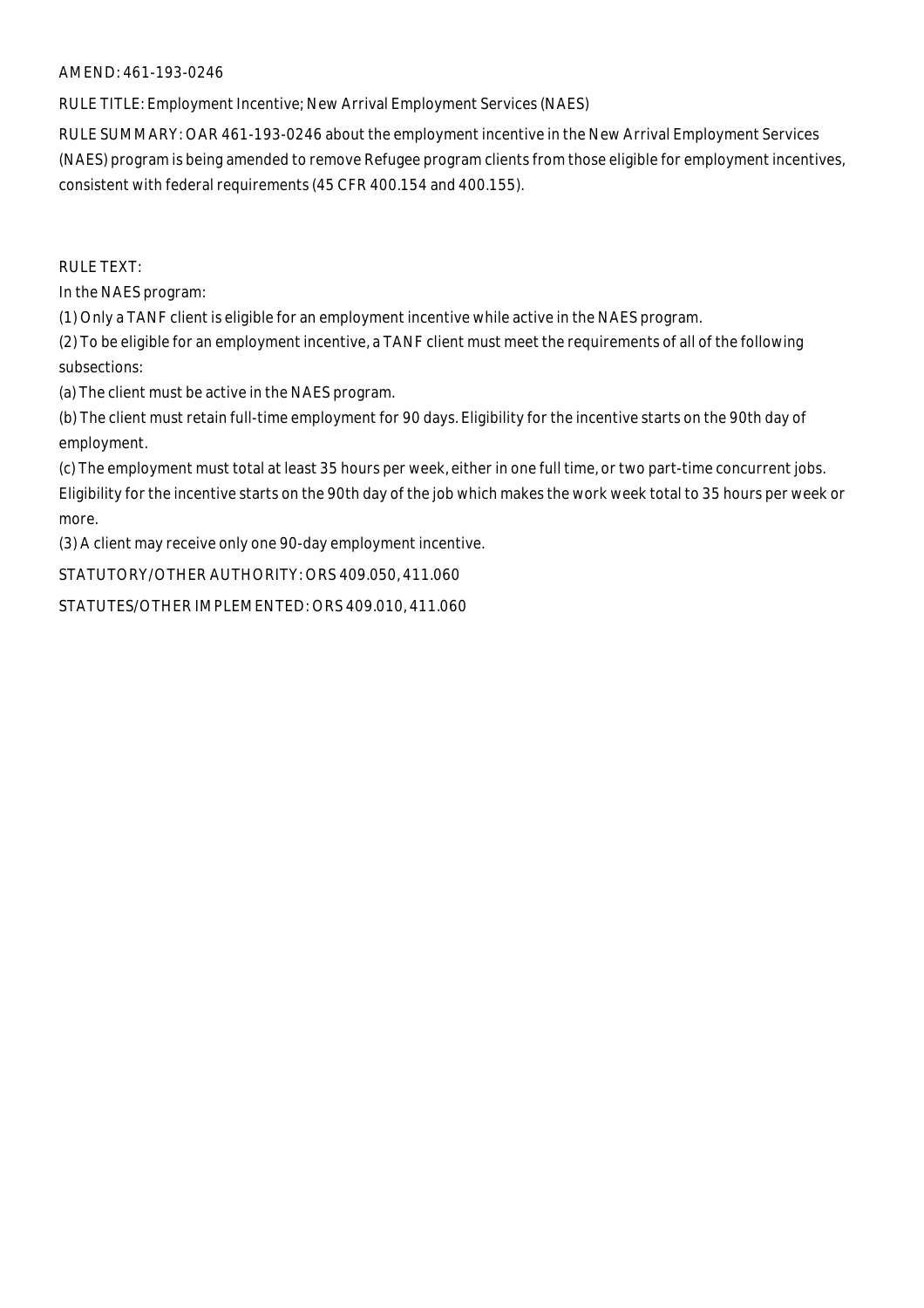#### AMEND: 461-193-1380

RULE TITLE: Standards for NAES Support Service Payments

RULE SUMMARY: OAR 461-193-1380 about support service payments in the New Arrival Employment Services (NAES) program is being amended to disallow certain support services for Refugee program clients who are enrolled in the NAES project, consistent with federal requirements (45 CFR 400.154 and 400.155).

RULE TEXT:

In the NAES program:

(1) The Department helps an individual comply with the individual's case plan (see OAR 461-001-0025) by providing payments for child care, housing, transportation, and other needs to make participation in required activities (see OAR 461-001-0025) successful. These payments are provided for all NAES-eligible participants for costs directly related to participation in activities; and for TANF-eligible NAES individuals for costs necessary to obtain and retain a job, and to enhance wages and benefits.

(a) In approving NAES support service payments, the Department must consider lower-cost alternatives.

(b) It is not the intent of the Department or of this rule to use Department funding when other funding is available in the community. It is the Department's expectation that case managers and clients work collaboratively to seek resources that reasonably are available to the client to facilitate participation in required activities.

(c) An NAES program client is not eligible to receive any support service payment, except for child care or transportation, during his or her first 30 days in the United States.

(2) An NAES program support service payment must be authorized in advance and is subject to the limitations of this rule.

(3) Subject to the limitations of state funding and this rule, an NAES program support services (see OAR 461-001-0025) payment is made available to an individual if all of the following requirements are met:

(a) The individual is an NAES participant.

(b) The individual has agreed to participate in a NAES activity or other approved activities as specified in the individual's case plan.

(4) Denials and Reductions. The Department may reduce, close, or deny in whole or in part an individual's request for an NAES support service payment in each of the following circumstances:

(a) If the individual is disqualified for failing to comply with a case plan, unless the payment in question is necessary for the client to comply with his or her case plan.

(b) If the purpose for the payment is not related to the individual's case plan.

(c) If the client disagrees with a support service payment offered or made by the Department as outlined in the client's case plan.

(5) Required Verification.

(a) The Department may require the individual to provide verification of a need for the support service prior to approval and issuance of payment if verification is reasonably available.

(b) The Department may require the individual to provide verification of costs associated with a support service if verification is reasonably available.

(6) Child Care. Payments for child care are authorized, as limited by OAR 461-160-0040, if necessary to enable the individual to participate in NAES program activities or other approved activities specified in the individual's case plan. If authorized, payment for child care will be made for:

(a) The lesser of the actual rate charged by the care provider and the rate established in OAR 461-155-0150. The Department rate for children in care less than 158 hours in a month is limited by OAR 461-155-0150, except that the cost of child care may be paid up to the monthly maximum when a child is in care less than 158 hours per month: and (A) Appropriate care is not accessible to the individual at the hourly rate; or

(B) The individual is a teen parent using on-site care while attending education activities.

(b) The minimum hours necessary, including meal and commute time, for the individual to participate in NAES program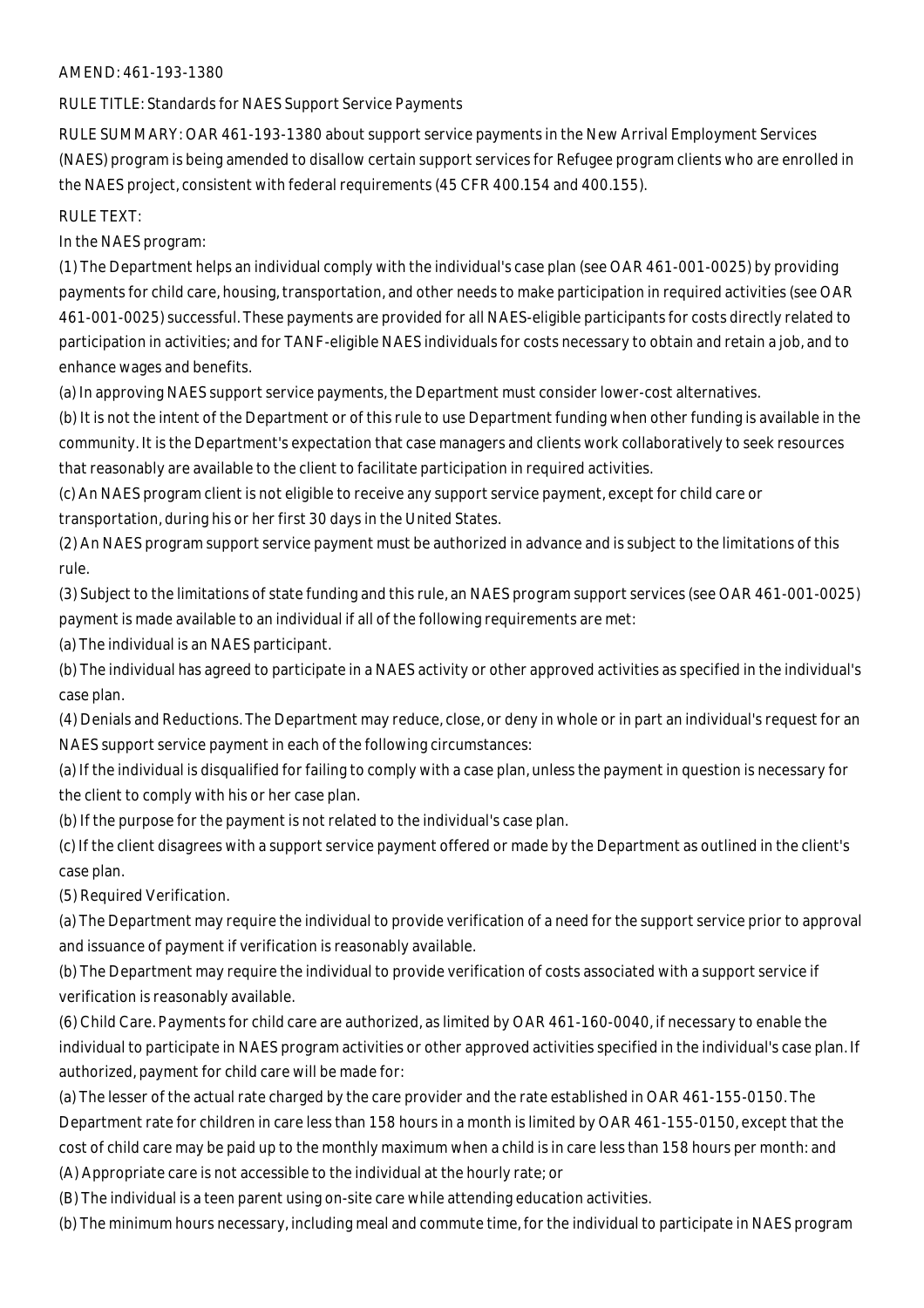activities, other approved activities, or to obtain and perform employment duties.

(7) Child care payments may be provided when an individual is not participating in NAES program activities or other approved activities if payment is necessary for the client to retain his or her child care provider. Only the minimum amount necessary to maintain the child care slot with the provider may be covered as established in OAR 461-155- 0150. Not more than 30 days between scheduled NAES program activities or other approved activities may be covered. (8) Unless good cause (see OAR 461-130-0327) has been determined, an NAES program client must attend an NAES program child care orientation to receive on-going child care payments.

(9) Housing and Utilities. In addition to a payment for basic living expenses under OAR 461-135-0475, a payment may only be provided to a TANF-eligible NAES program participant to secure or maintain housing and utilities in the following situations:

(a) To prevent an eviction or utility shut-off, secure housing to find or maintain employment, or participate in activities listed in the individual's case plan. Payment is available when all of the following requirements are met:

(A) The individual cannot make a shelter or utility payment due to a lack of assets.

(B) The lack of assets did not result from an NAES program or Child Support disqualification, a reduction due to an IPV recovery, overpayment recovery (other than administrative error), or failure by the individual to pay shelter or utility expenses when funds were reasonably available.

(C) The individual's case plan addresses how subsequent shelter or utility payments are to be made.

(b) The shelter need results from domestic violence (see OAR 461-001-0000) and all of the following requirements are met:

(A) The individual is not eligible for the TA-DVS program.

(B) The individual is able to pay all subsequent shelter costs, either through the individual's own resources or through other resources available in the community.

(C) The individual's case plan addresses how subsequent shelter costs are to be paid.

(c) An NAES program client who receives a cash grant through the RCSP program is expected to meet the housing and utility expenses out of the amount received each month in the cash grant. A NAES program client who receives an RCSP program cash grant may receive a housing and utility support services payment on a case-by-case basis, if the client otherwise meets the support service payment eligibility criteria of this section.

(10) Transportation. The Department provides support services payments for transportation costs incurred in travel to and from NAES program activities or other approved activities. Payment is made only for the cost of public

transportation or the cost of vehicle insurance, repairs, and fuel for a personally owned vehicle. The Department may not authorize payment for repair of a vehicle owned by an individual who is not in the filing group (see OAR 461-110- 0330). A transportation support service payment is subject to the following considerations:

(a) A payment for public transportation is given priority over a payment for a privately owned vehicle.

(b) A payment for a privately owned vehicle is provided if the client or driver has a valid license and one of the following requirements is met:

(A) No public transportation is available or the client is unable to use public transportation because of a verifiable medical condition or disability for which no accommodation is available; or

(B) Public transportation is available but is more costly than the cost of car repair or fuel.

(11) Unless good cause has been determined, an NAES program client must attend an NAES program mass transit training to receive on-going transportation payments.

(12) Other Payments. The Department provides support services payments for other items directly related to participation in NAES program activities. A payment under this section may be authorized for:

(a) Reasonable accommodation of a client's disability (see OAR 461-001-0000).

(b) Costs necessary for TANF-eligible NAES clients in obtaining and retaining a job or enhancing wages and benefits, such as:

(A) Clothing and grooming for participation in NAES program activities or job interviews.

(B) Moving expenses necessary to accept employment elsewhere.